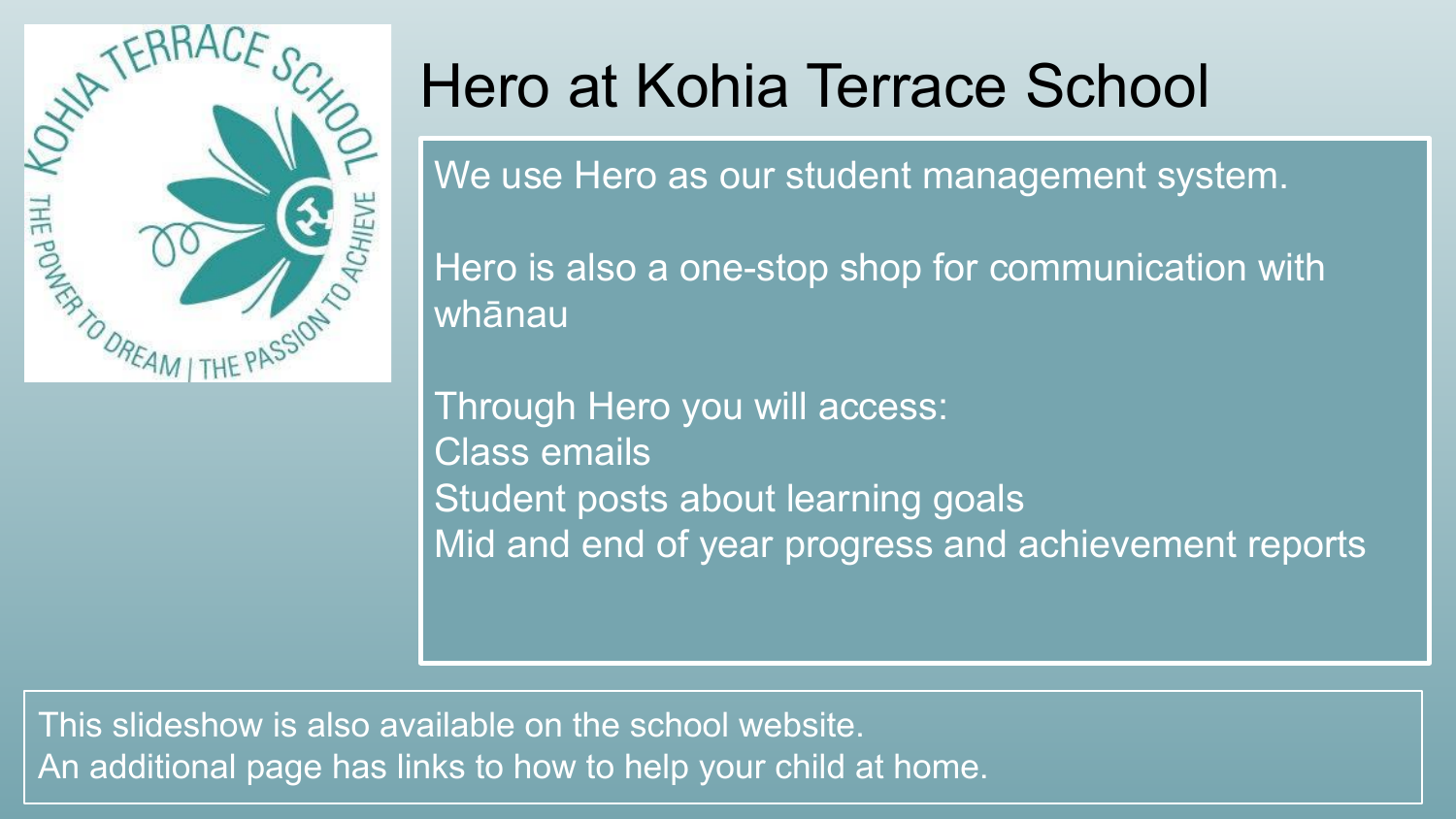# Welcome to Hero!



#### **Hero School**



This digital report provides you with personalised information about your child's progress and achievement in Reading, Writing and Number. Information about how to read this is contained in the following slides.

In addition, we also report on the wider curriculum and key competencies. Posts on these subjects can be found by clicking on the page showing the Year level your child is currently in.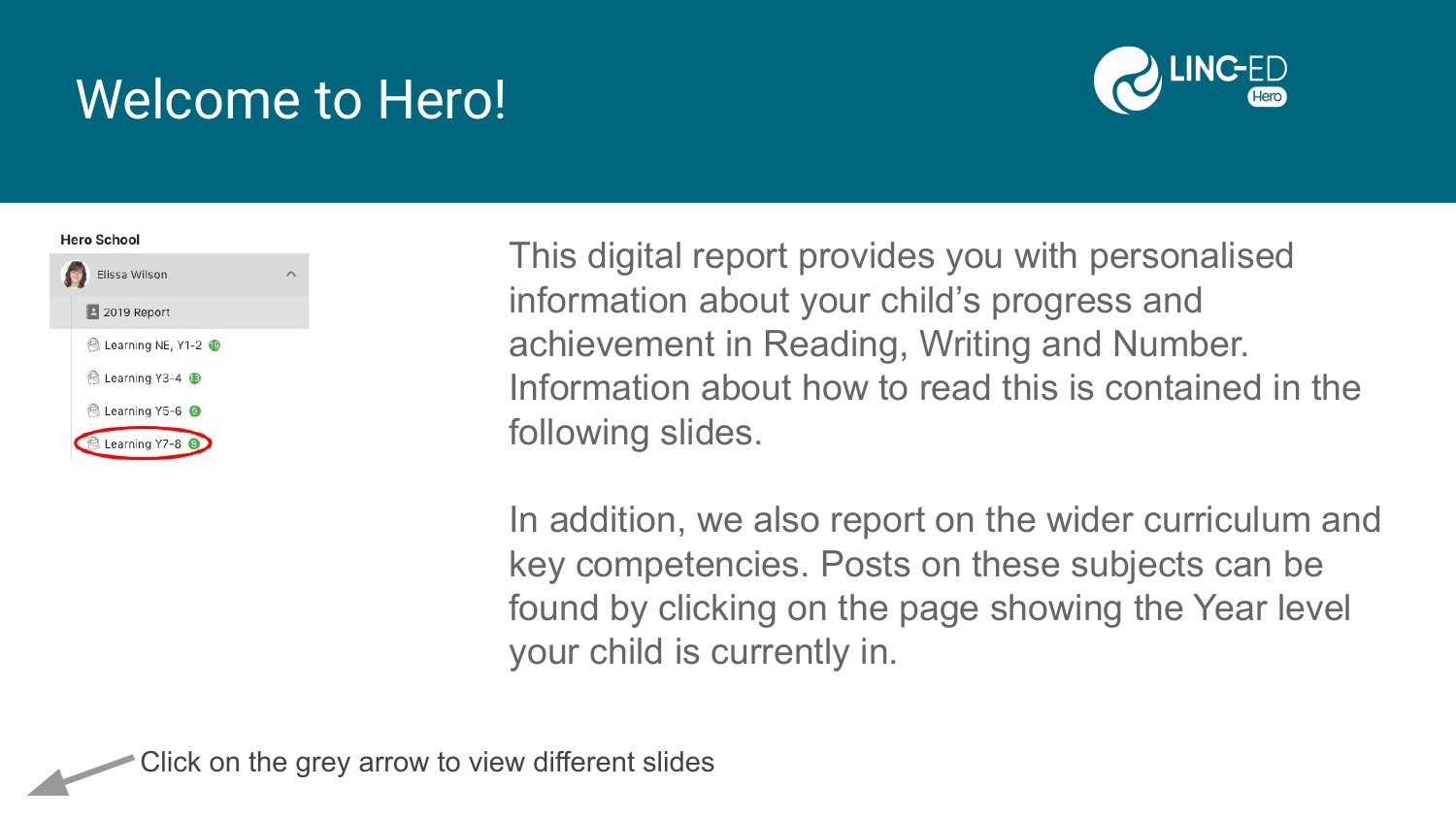

### Progression Through Goals

Literacy and Numeracy are important foundation skills for children. Primary and intermediate schools focus on these because your child needs to have sound Reading, Writing and Maths skills to be able to do well in every area of learning at school and in life.

Teachers use many different ways to find out where your child is at. This includes a range of formal tests and assessments, watching your child working in the classroom, talking with your child about their learning and having your child assess their own and other's work.

This page summarises your child's progress through goals. The following slide explains what you will see.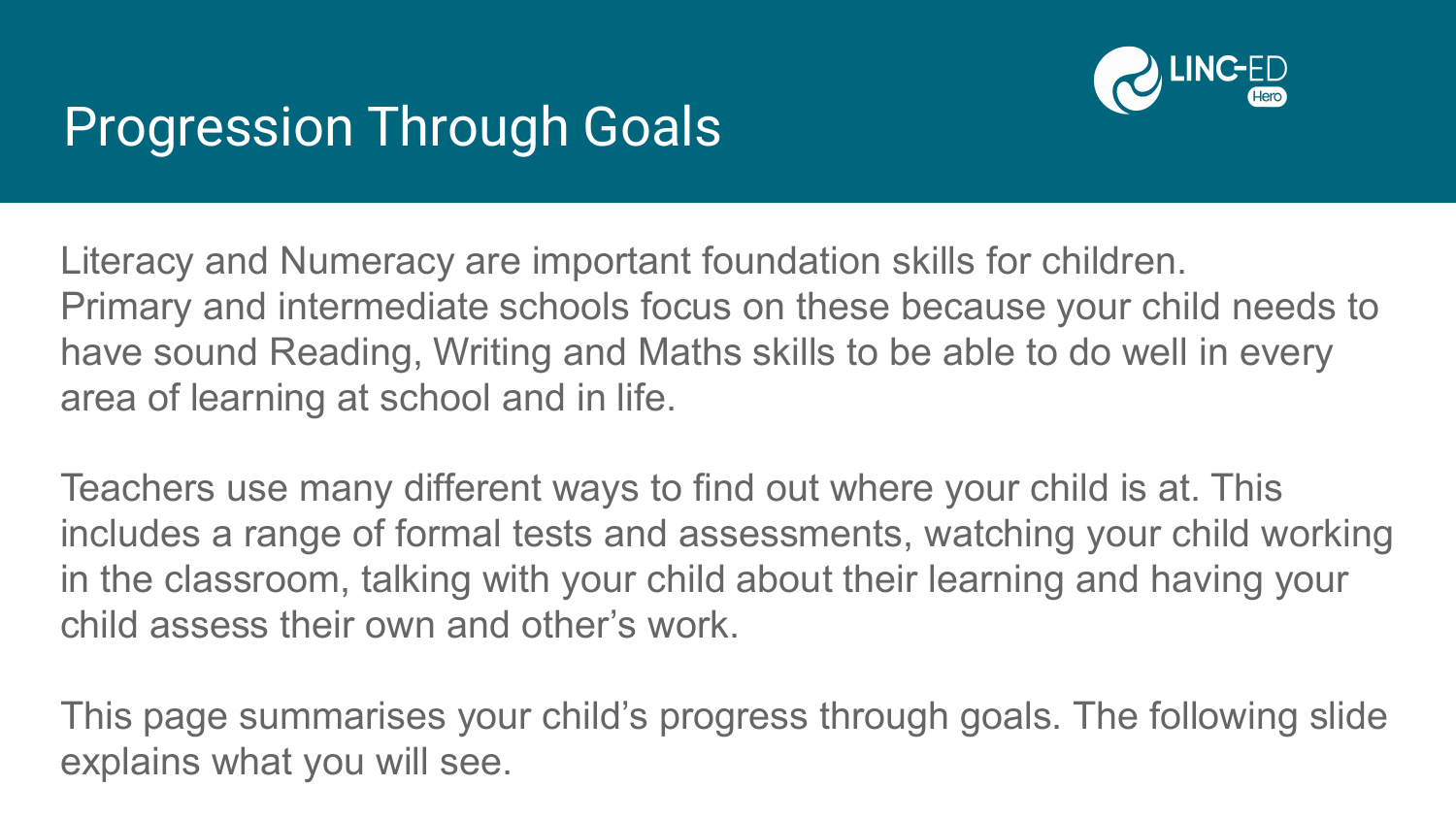

### The New Zealand Curriculum Levels



*General Guide:*

*Year 1 and 2 - Level 1* 

*Year 3 and 4 - Level 2*

*Year 5 and 6 - Level 3*

*Year 7 and 8 - Level 4*

This diagram shows how curriculum levels typically relate to years at school. Many students do not, however, fit this pattern. They include those with special learning needs, those who are gifted and those who come from non-English- speaking backgrounds. Students learning an additional language are also unlikely to follow the suggested progression: level 1 is the entry level for those with no prior knowledge of the language being learned, regardless of their school year.

NZ Curriculum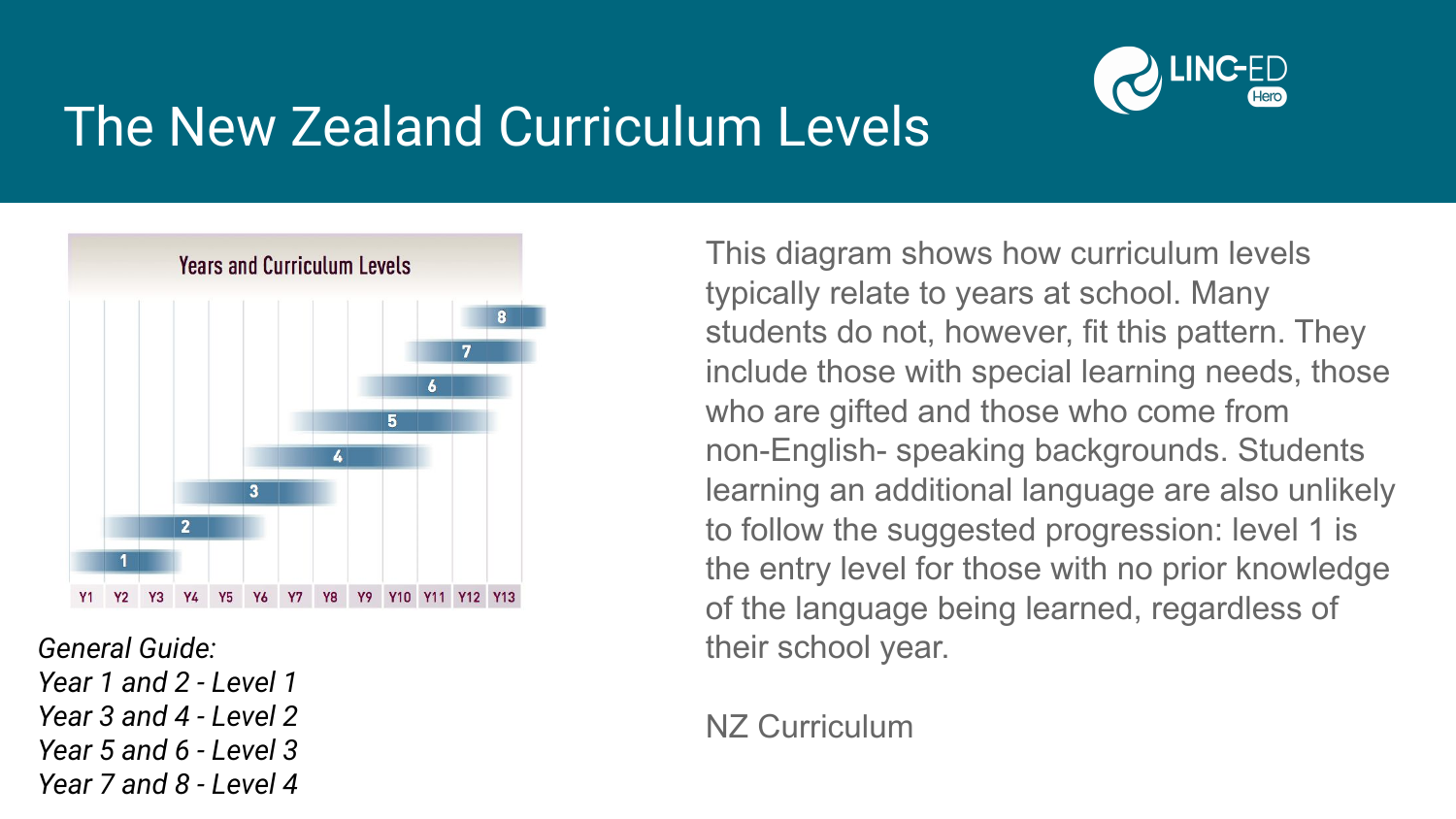

# Understanding The Data



The subject

The curriculum level your child is expected to be working within based on their school year level. A description of how your child is progressing towards the school expectation and the level they are currently working within.

A chart showing your child's progress over time. Click to view. You can see the level each dot represents by clicking on it.

*NB: the progress line is a steady increase with what looks like a plateau line from time to time. This is normal and matches the yellow line.*